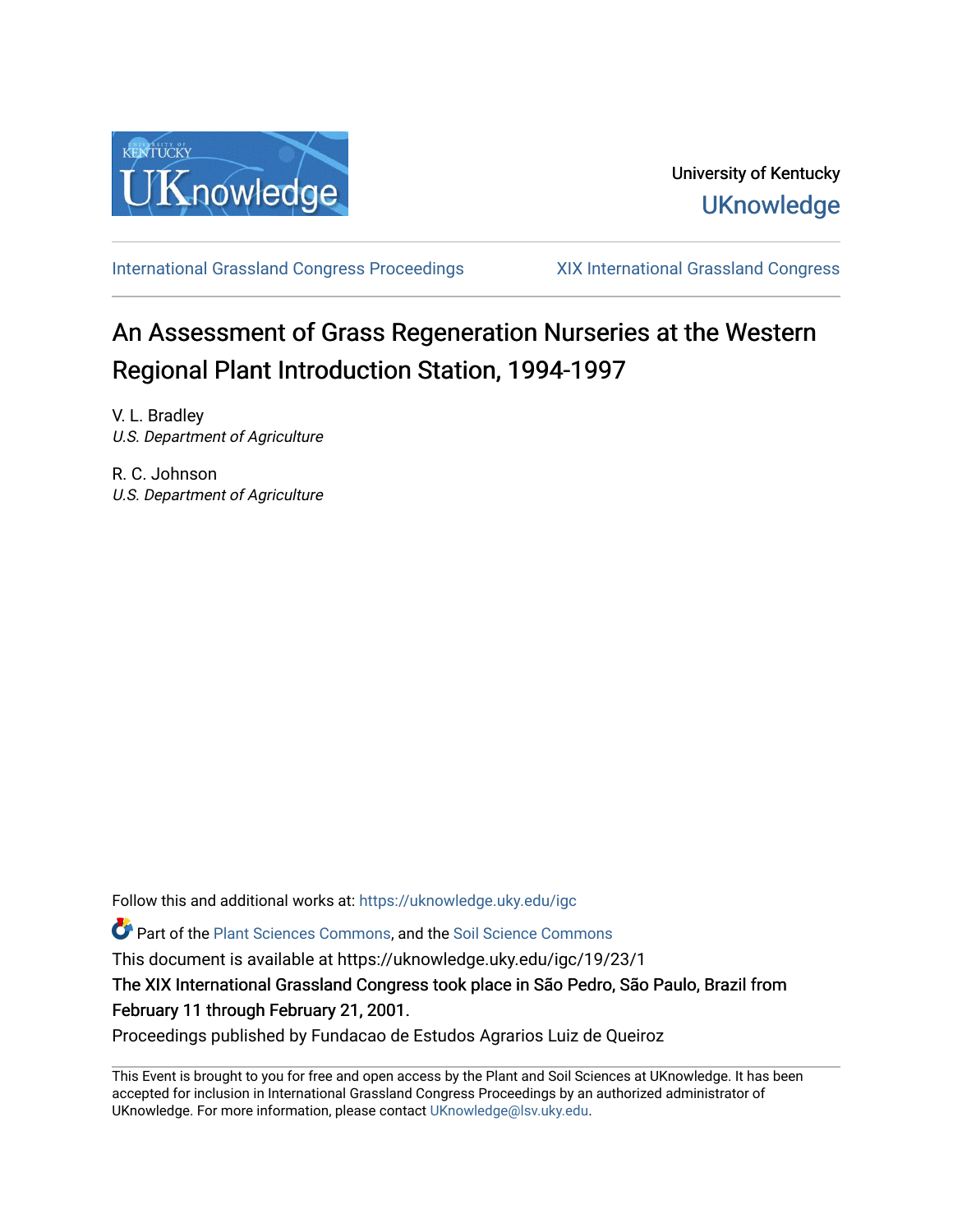# **AN ASSESSMENT OF GRASS REGENERATION NURSERIES AT THE WESTERN REGIONAL PLANT INTRODUCTION STATION, 1994-1997**

V. L. Bradley and R.C. Johnson

USDA,ARS Western Regional Plant Introduction Station, PO Box 646402, Washington State University, Pullman, WA, USA 99164-6402

#### **Abstract**

The Western Regional Plant Introduction Station (WRPIS), Pullman, WA, USA, maintains over 17,000 accessions of forage and turf grasses that are mostly wind cross-pollinated and highly heterogenic. Regeneration procedures have been refined over the past nine years to include improved isolation distance and increased plant populations for regeneration. The grass regeneration nurseries planted from 1994 through 1997 were evaluated using data recorded in the Germplasm Resources Information Network (GRIN) and it was found that approximately 78% of the regenerations were successful. Reasons for failures were contributed to inadequate plant number, presence of disease, seed shattering, and unsuitable growing environment. Several solutions have been identified and implemented.

**Keywords**: Regeneration, grass, diversity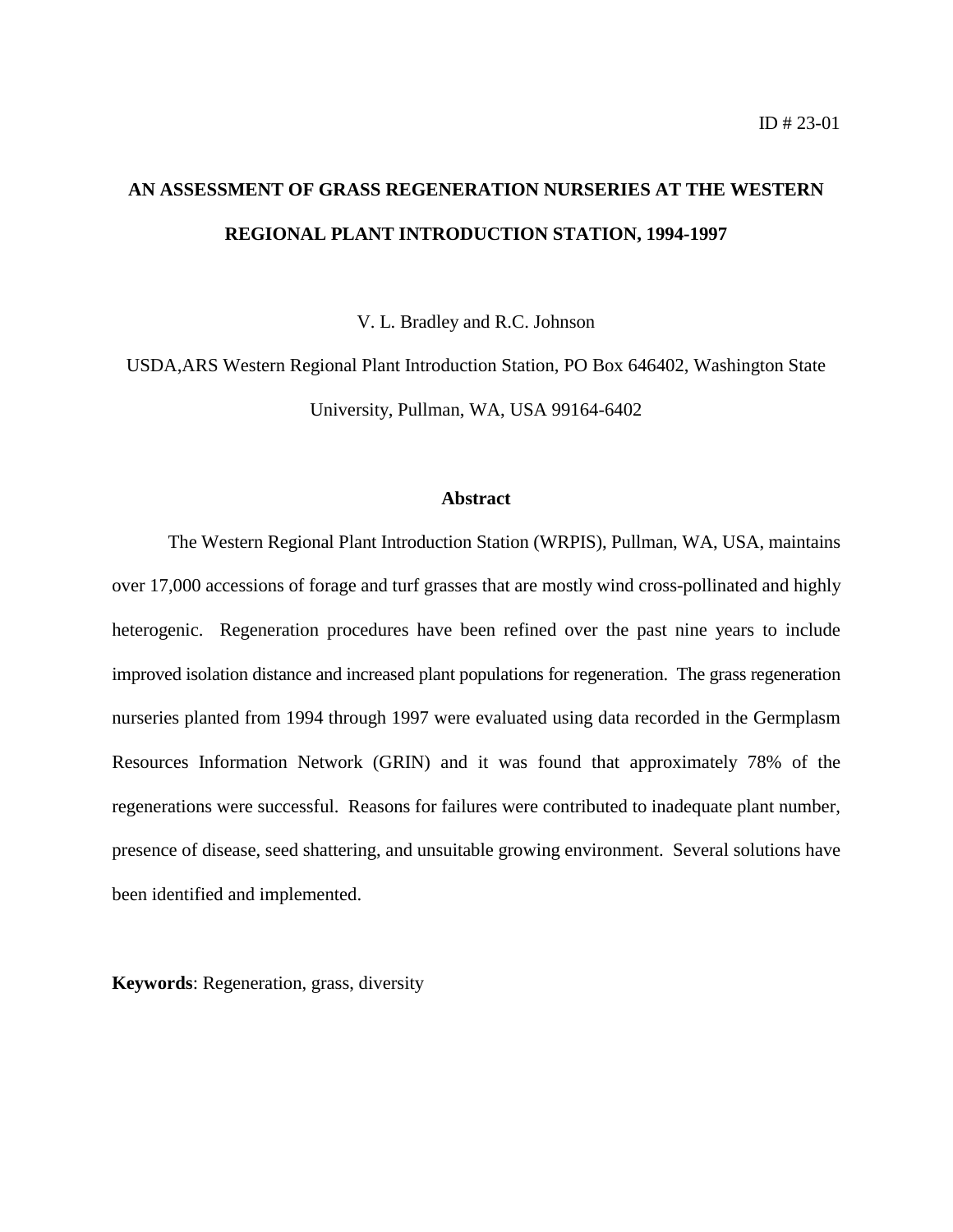#### **Introduction**

The WRPIS, located in Pullman, Washington, is part of the United States National Plant Germplasm System (NPGS), and manages almost 69,000 germplasm accessions representing more than 2,600 plant taxa. The mission of the unit is to acquire, regenerate, evaluate, document, and distribute plant germplasm for research purposes.

A major collection at the WRPIS is the temperate forage and turf grasses. Ten genera represent 73% of the total collection (Table 1). Most of these grass accessions are wind crosspollinated and highly heterogenic. To maintain the genetic identity of accessions they must be isolated from accessions of the same species (Johnson et al, 1996), and the number of plants grown should be adequate to prevent genetic drift (Johnson, 1998). Past regeneration procedures at the WRPIS did not adequately address isolation distances or regeneration population size. To remediate these problems, original seed has been planted, when possible, for regeneration since 1992, and the regeneration population number of plants has been increased from 30 to 60.

Because the WRPIS grass germplasm regeneration program has undergone major modifications it is vital that an assessment of regeneration quality and efficiency be performed. Accessions were considered to be successfully regenerated if at least 8,000 seeds were produced and the germination rate was 75% or higher. The objective of this study was to determine the regeneration success of the field grass nurseries planted from 1994-1997 using GRIN data fields.

## **Material and Methods**

The WRPIS utilizes two distinct environments for grass regeneration nurseries. A dryland site at Pullman, Washington (approximately 800 m in elevation) and an irrigated site at Central Ferry, Washington (approximately 200 m in elevation). The Central Ferry location's growing season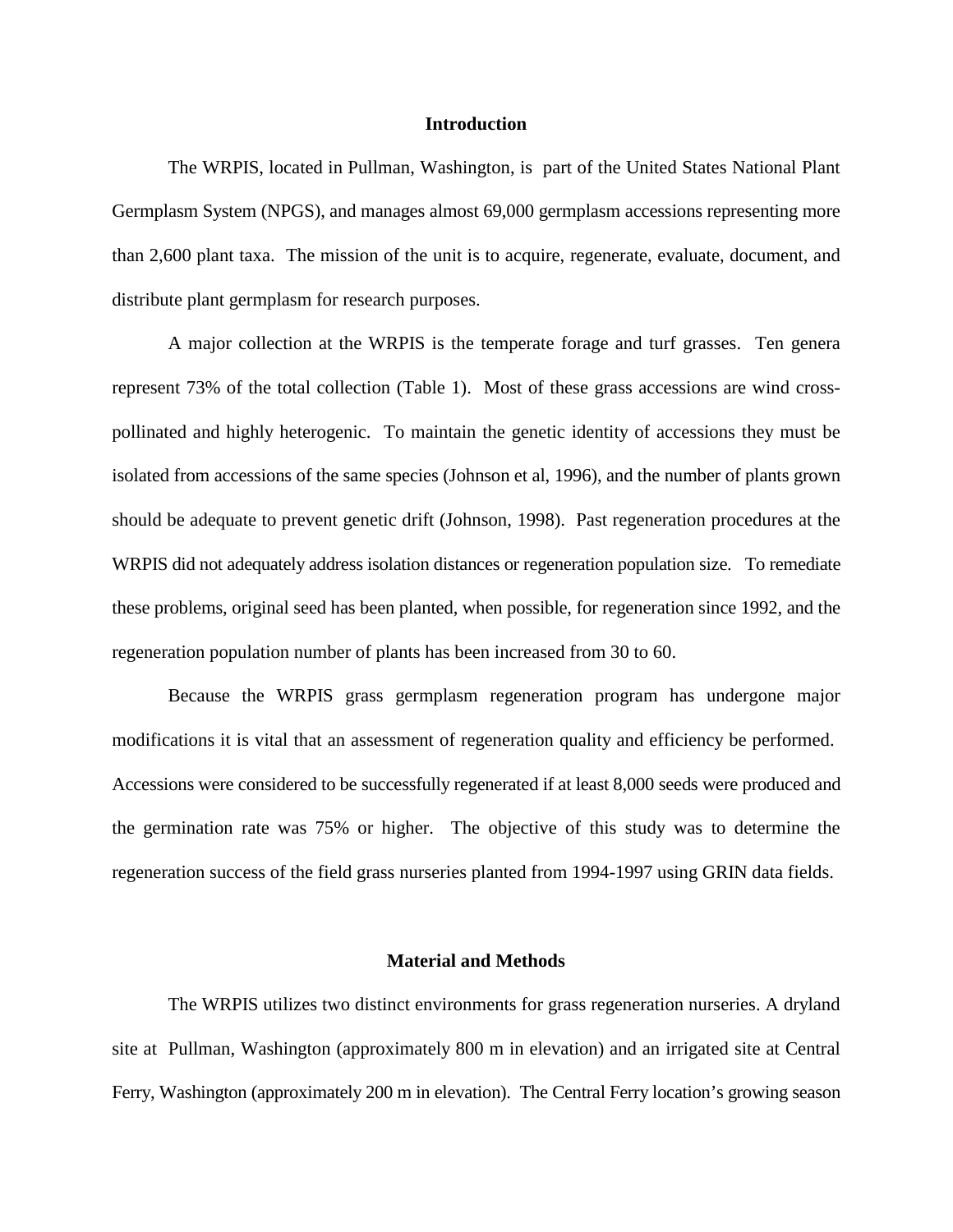is approximately 30 days longer than Pullman's. Accessions were assigned to either environment by evaluating their suitability according to passport data and taxonomy.

Sixty cardboard bands (50 mm x 50 mm x 80 mm height) containing a steam sterilized soil mix consisting of one-third each sand, peat moss, and Spofford soil were placed into metal flats (50 cm x 30 cm x 60 mm deep). Seeds were treated with captan<sup>1</sup> fungicide and planted into flats. Original seed was used when quantities allowed, otherwise, seed of the generation closest to the original seed source was used. After germination plants were thinned to two per band. These plants were initially established and maintained in a greenhouse for approximately one month and then placed in a lath house about ten days prior to field transplanting.

The field plot area was cultivated, fertilizer was incorporated based on soil tests, and fields were rolled in preparation for planting. The exterior bands were removed as the plants were placed into double furrows approximately 0.25 m wide, 0.30 m apart, and 0.10 m deep formed by two Vblades attached to a lawn tractor, and seedling roots were covered with soil. Each accession was isolated by at least 25 m from other accessions of the same species.

The regeneration nurseries remained in the field for two complete seasons. Typically, first year accessions were mowed before seed formation. However, if an accession was an annual, had few plants, or might suffer substantial winter-kill, seeds were allowed to form and were harvested.

Accessions were harvested by hand-rubbing seed into plastic pans, or by hand cutting. Seeds were placed into labeled paper bags and dried at about 25°C. After drying for at least a month, seeds were threshed, cleaned, and stored in paper envelopes at 4°C and a dew point of -10°C.

Germination tests were performed on newly regenerated seed if quantities were adequate for distribution (>8,000 seeds). Seed quantity, first and second year plant number, and germination rate data were recorded in GRIN. These data were used in assessing the success of the grass nurseries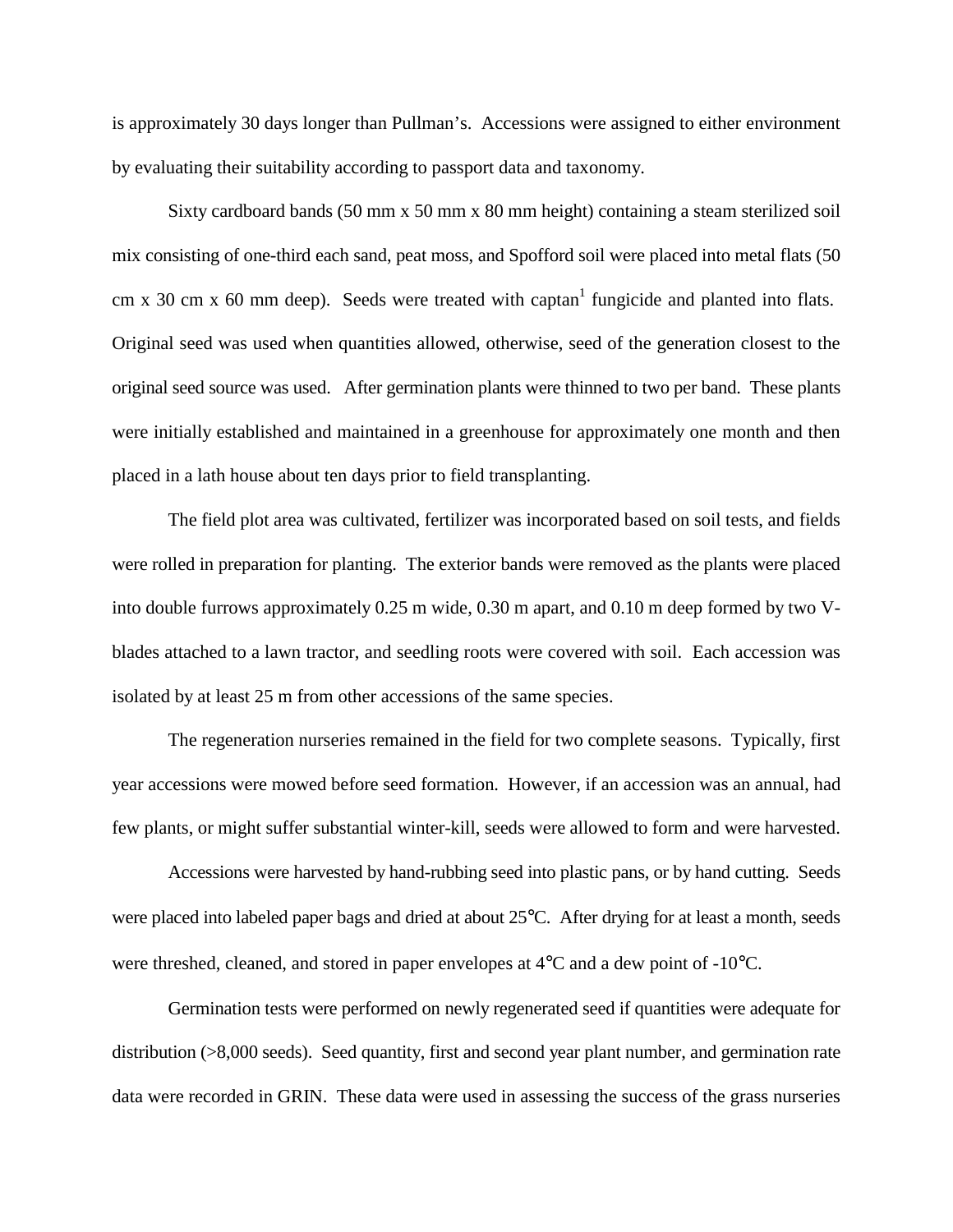# **Results and Discussion**

In the 1994-1997 nurseries, 2,500 accessions were grown and 1,949 (78%) were successfully regenerated (Table 2). Germination data was not available for all accessions that produced 8,000 or more seeds. However, of the 2,500 accessions grown, 1,175 were tested and the mean germination rate was 91%. This indicates that most of the seed produced in the 1994-1997 nurseries was high quality.

In 1997, 485 of the 665 accessions planted produced adequate seed. Of the unsuccessfully regenerated accessions, 60% produced seven or fewer plants. Other factors such as plant diseases, harvesting time and technique, and suitability of the growing environment may also have contributed to the low seed production. These problems are discussed below.

**Inadequate number of plants produced**. Low plant populations are a major concern as they create a genetic bottleneck (Sackville Hamilton and Chorlton, 1997). Inadequate number of plants established was a major factor in unsuccessful regenerations. Because germination rate information for most original seed lots was not available, seed with low (or no) viability was planted for some accessions, which resulted in limited plant numbers. Low plant population also occurred when only a few seeds had been provided by the donor or when previous unsuccessful regeneration attempts had depleted the seed supply.

To lessen the impact of this problem a back-up of another seed inventory lot, if available, is now planted. These seeds are treated with captan fungicide and placed in a germination box of damp vermiculite. If the original seed does not produce 30 plants or more, the back-up seedlings are transplanted into the flat. This procedure was started on a small scale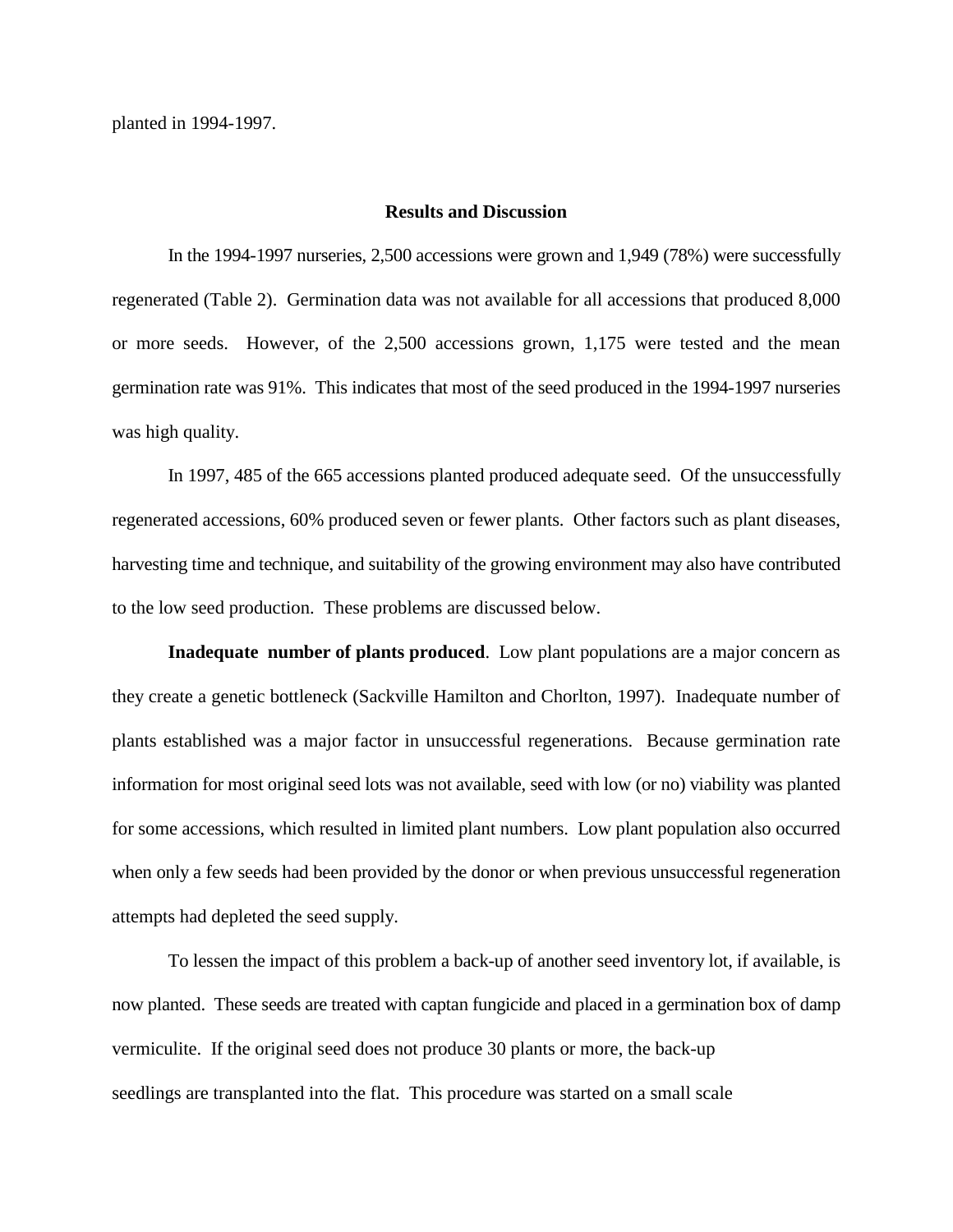in 1999 and will be expanded. Also, germination testing of newly acquired original seed is being completed when we receive at least 3,000 seeds.

**Plant diseases**. In some years, stem rust (*Puccinia graminis* Persoon) and ergot (*Claviceps purpurea* Tul.) have severely limited seed production in a number of species. As a result, we routinely apply Tilt<sup>®</sup> (propiconazole) fungicide for disease control. The 1999 applications at Central Ferry appear to have been adequate to control these diseases, however, more testing is needed to verify these results in different years. A drip irrigation system will replace the overhead sprinkling system in the 2000 grass nursery at Central Ferry, which should also aid in lowering the occurrence of fungal diseases.

**Timely harvest/harvest technique.** Since all plants within an accession rarely mature at the same time, we now carefully monitor plant development and harvest individual plants within accessions at or near physiological maturity. This practice greatly improves the probability of acquiring an adequate quantity of high quality seed from each plant.

**Suitability of the growing environment.** Suitability of the growing environment is a factor influencing seed production of exotic accessions. Before planting, the passport data for each accession was reviewed to determine if the accession was best adapted to the Central Ferry or Pullman location. Sometimes key data was missing or incomplete. Problems with stand establishment, lack of pollination or poor winter survival were also encountered. These difficulties can be minimized when complete passport data is furnished by those collecting and donating accessions.

Germplasm regeneration at the WRPIS is a compromise of factors to maintain the diversity of accessions with available resources. We will continue to evaluate the success of our program and implement improvements. Problems resulting in poor seed quality and quantity are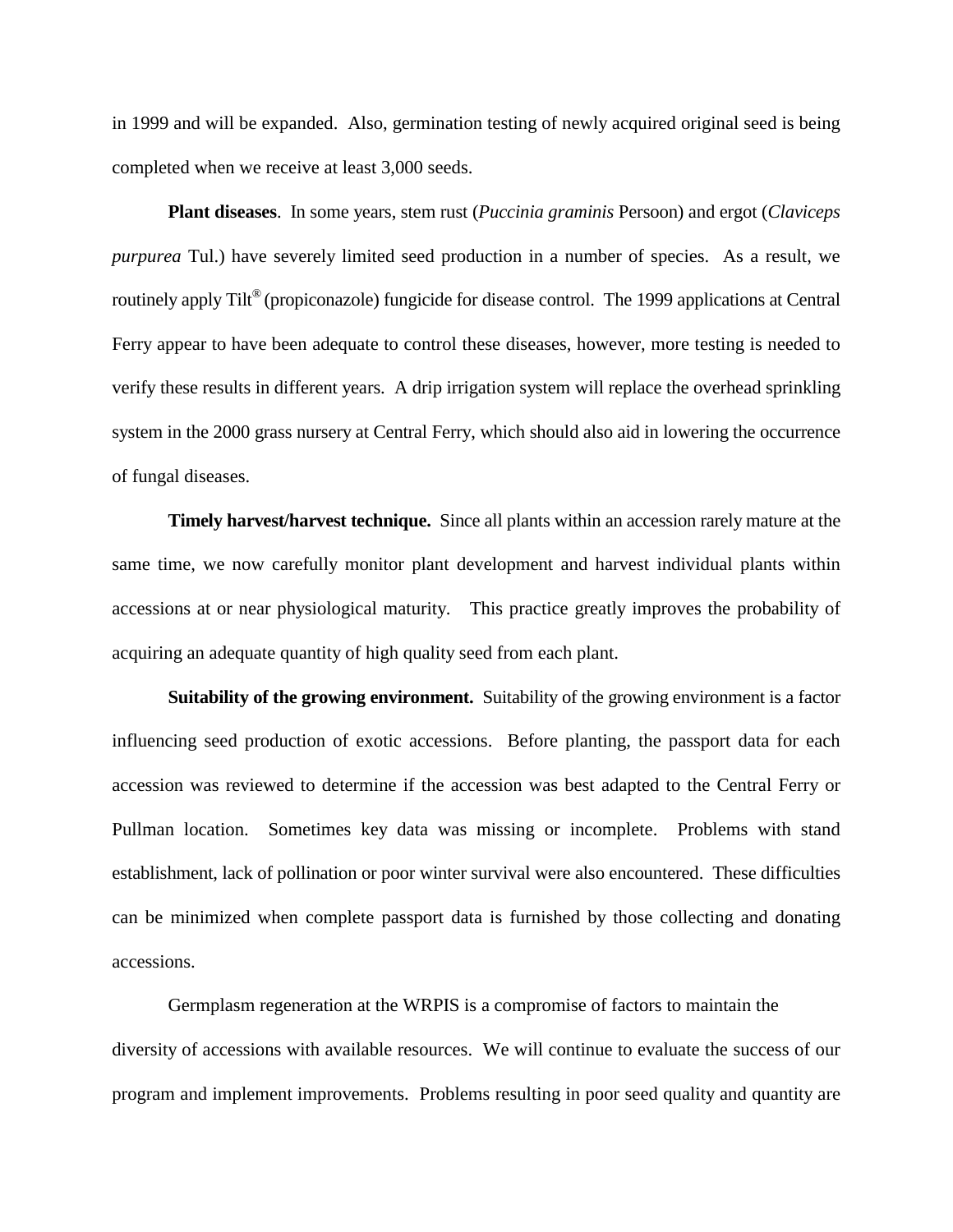being resolved, and our goal is to increase successful regenerations to 90% or higher by 2005.

### **References**

**Johnson, R.C., Bradley V.L., and Knowles R.P.** (1996) Genetic contamination by wind-borne pollen in regeneration plots of smooth bromegrass. IPGRI Plant Genetic Resources Newsletter **106**:30-34.

Johnson, R.C. (1998) Genetic structure of regeneration populations of annual ryegrass. Crop Sci. **38**:851-857.

**Sackville Hamilton, N.R. and Chorlton K.H.** (1997) Regeneration of accessions in seed collections: a decision guide. Handbook for Genebanks No. 5. International Plant Genetic Resources Institute, Rome, Italy.

<sup>&</sup>lt;sup>1</sup> Mention of trademark or proprietary product does not constitute a guarantee or warranty by the USDA and does not imply its approval over other suitable products.